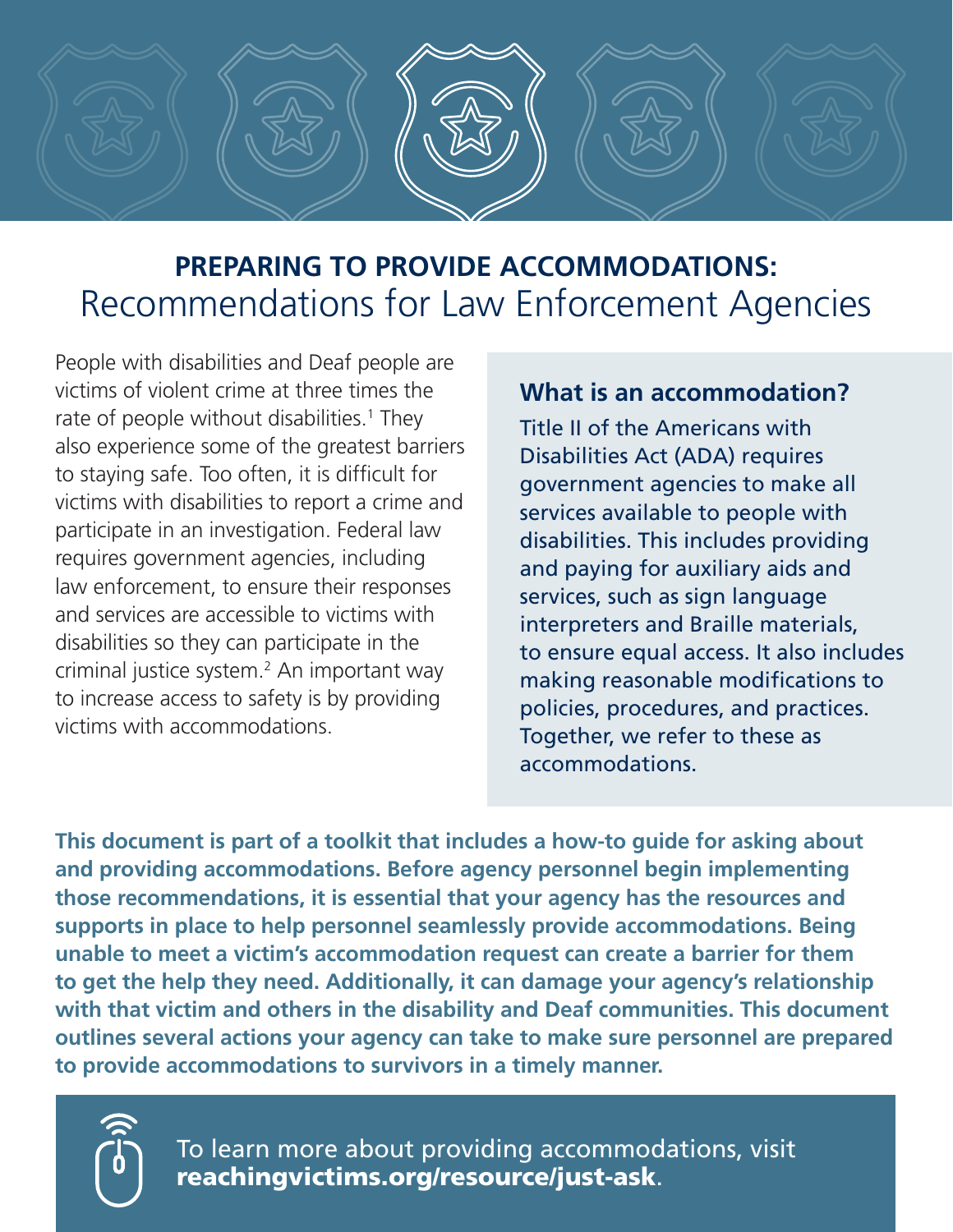# How to prepare your agency to provide accommodations



## **Review and update your agency's accommodations policy**

Because it is often not possible to tell if someone has a disability just by looking at them, an effective accommodations policy should direct agency personnel to ask all victims if they need accommodations. Your agency's policy should also describe when and how to ask victims if they need accommodations; outline the steps to take when a request is made, including how to meet requests in a timely manner; and explain how to confirm if the provided accommodations are effective. If your agency has an accommodations policy in place, review and, if necessary, revise it to ensure it meets recommended practices. If your agency does not have an accommodations policy, create one as soon as possible. Disability and Deaf service organizations can support you in creating policies that meet the needs of victims with disabilities and Deaf victims.



FOR YOUR CONSIDERATION: If a person who uses a mobility device, such as a motorized wheelchair, needs a courtesy ride, does your policy direct agency personnel how to arrange accessible transportation? Avoid using ambulances if possible.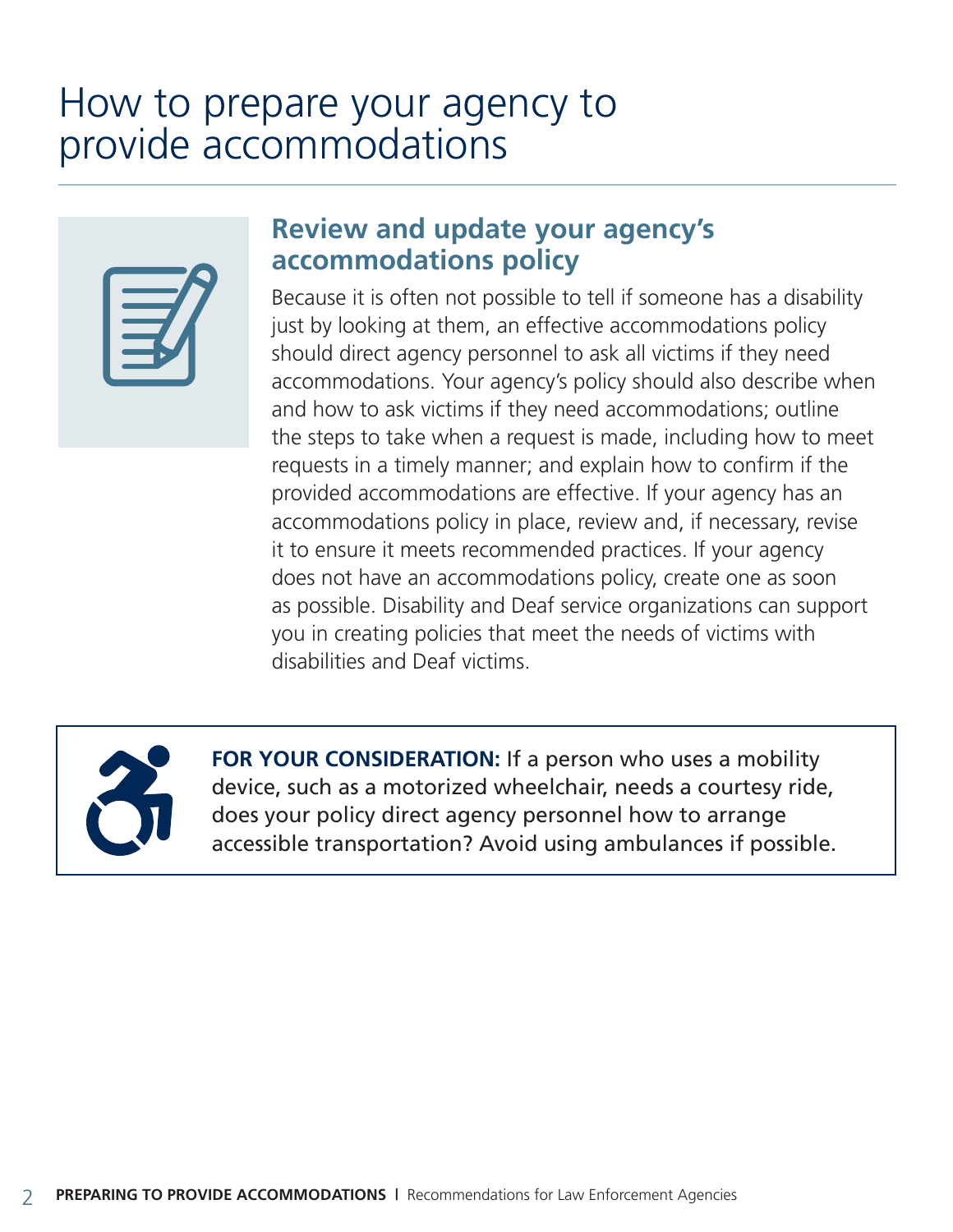# How to prepare your agency to provide accommodations (continued)

#### **Budget for accommodations**

Your agency will likely receive more accommodation requests once agency personnel start asking every victim about the need for accommodations. Some of these requests may not have any costs associated with them, such as talking slower or reading information out loud when working with a victim whose ability to process information is impacted by their disability. However, other accommodation requests will have costs that may not currently be included in your budget. Have a dedicated line item for accommodations in your budget to ensure you have money available to meet the needs of victims with disabilities and Deaf victims. Some law enforcement agencies receive funding to provide accommodations through other agencies within their unit of government. Others apply for funding in partnership with non-governmental organizations.



## **Develop partnerships**

Disability and Deaf service organizations can provide a wealth of information, including how to increase a person's access to safety, and identify community resources from which your agency can rent or buy equipment to support communication or mobility, such as a medical supply company and/or a company that provides accessible transportation. They can also help you review and strengthen your accommodations policy and help your agency build relationships with the disability and Deaf communities. Establishing a connection with sign language interpreting agencies or individual interpreters will help agency personnel more quickly fill interpreter requests.